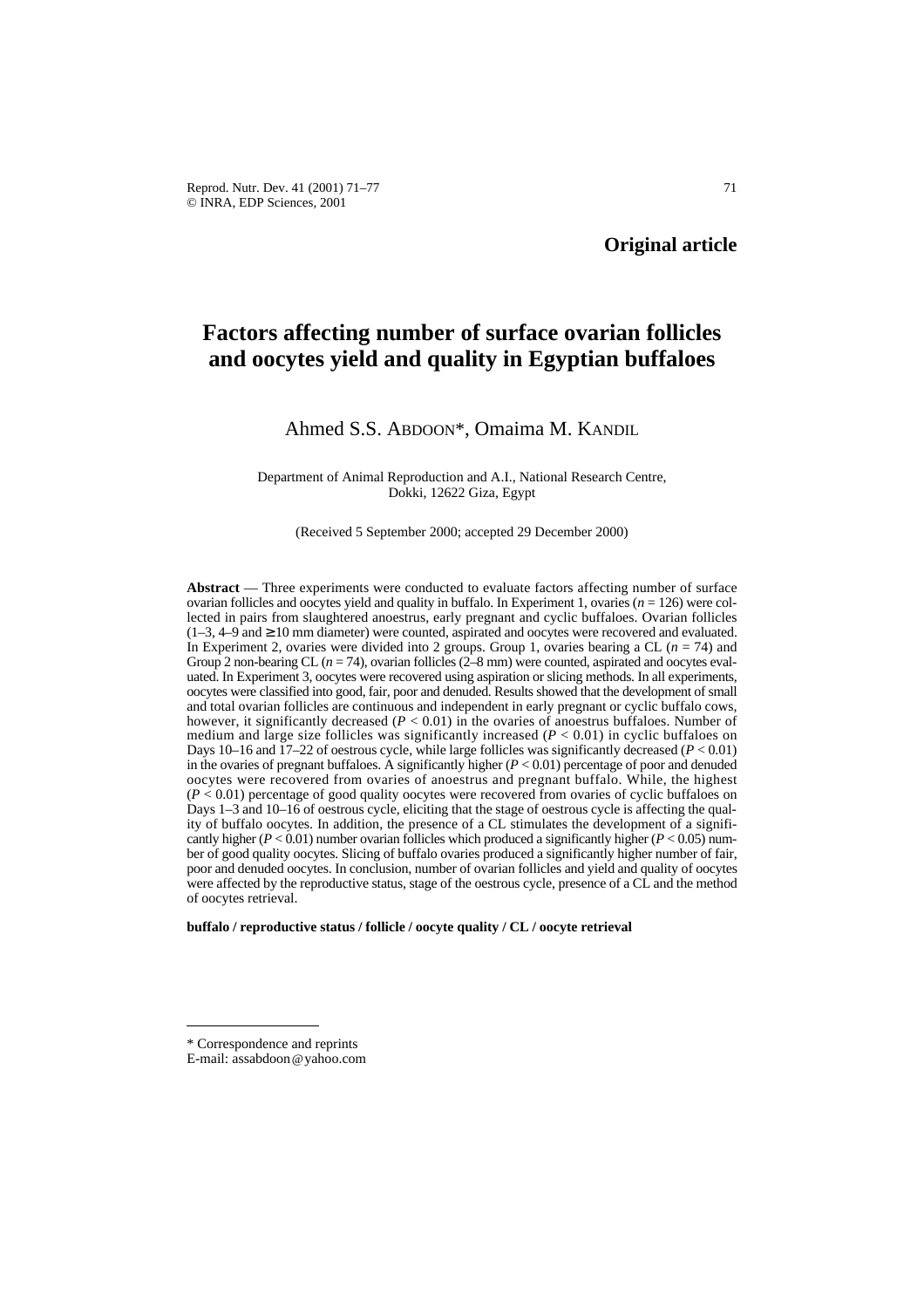# **1. INTRODUCTION**

Better understanding of ovarian folliculogenesis is essential to deal with reproductive performance of buffalo. Counts of follicles on the ovarian surface and their classification into size categories based on diameter can be used to obtain a reasonable indication of actual population of follicles in the ovary [6]. In this respect, the number of antral follicles in swamp buffalo is 20% of those observed in cattle and the number of non atretic follicles (> 1.7 mm) average 2.9 for buffalo and 22.1 for cattle [21]. Matton et al. [17] found that small follicles decreased in number gradually from Days 3 to 18, while, medium sized follicles were more numerous on Day 13 than at other stages of oestrous cycle in cows. Pregnant cows showed fewer medium and large follicles than cyclic cows, whereas development of small follicles is not impeded during pregnancy [4]. In addition, several researchers recorded that the presence of a CL stimulates follicular development, so that the CL bearing ovary contains more follicles [19]. Very few studies have dealt with ovarian follicular development in relation to the reproductive staus in buffalo.

Selection for stage of the reproductive status that yielding a higher proportion of oocytes with optimum characteristics and appearance were not identified in buffalo. A higher proportion of good quality oocytes with higher rate of developmental competence was isolated at the end of the luteal phase of oestrous cycle in cows [15]. Other records found that the stage of oestrous cycle has no effect on bovine oocytes quality or its developmental potentials [14]. Moreover, the number of follicles and yield of oocytes per ovary were less from buffalo ovaries bearing a CL [3, 13]. In addition, methods of oocyte retrieval are directly affecting the yield and quality of oocytes. Slicing of ovary yielded a significantly more oocytes per ovary in cows [9] and buffalo cows [13].

The present investigation was undertaken to examine: (1) the effect of reproductive status and the presence of a corpus luteum (CL) on number of ovarian follicles, oocyte yields and quality in buffalo ovaries; (2) effect of methods of oocyte retrieval on yields and quality of oocytes from buffalo ovary.

#### **2. MATERIALS AND METHODS**

## **2.1. Experiment 1**

This study aimed to examine the effect of reproductive status on the number of surface ovarian follicles and its relation to oocyte quality. After slaughtering, the genitalia of 126 buffaloes were examined carefully to determine the reproductive status either true anoestrus ( $n = 17$ ) smooth ovaries without any specific structures (follicles or CL), early pregnant  $(n = 22, 1-2 \text{ month})$  or cyclic  $(n = 87)$ . The ovaries were collected in pairs, placed in plastic bags containing phosphate buffered saline (PBS) and stored in thermos containing PBS at 32–36 °C. In the laboratory, identification of the stage of oestrous cycle was done using the characteristics of the ovaries based on corpus luteum color and shape according to the method adopted by Jainudeen [11]. Briefly, this combination of criteria allowed classification of pairs of ovaries into, early luteal (Days 1–3) ovulation point red and presence of red spot or small red elevation; developed CL (Days 4–9) with dark red soft protruded CL; mature CL (Days 10–16) with a sharply demarcated red to orange protrusion or embedded CL, regressing CL (Days 17–22), hard yellow to white small protrusion. Follicular diameter was measured on the ovarian surface-using caliper and follicles were classified into 3 categories: small (1 to 3 mm), medium (4 to 9 mm) and large  $(≥ 10$  mm) according to Dominguez [4]. The content of the visible ovarian follicles was aspirated from each pair using 10-mL syringe and 18-gauge needle. Follicular contents were transferred into 6-cm glass Petri dish and oocytes were collected and evaluated under stereomicroscope  $(28-30 \times)$ .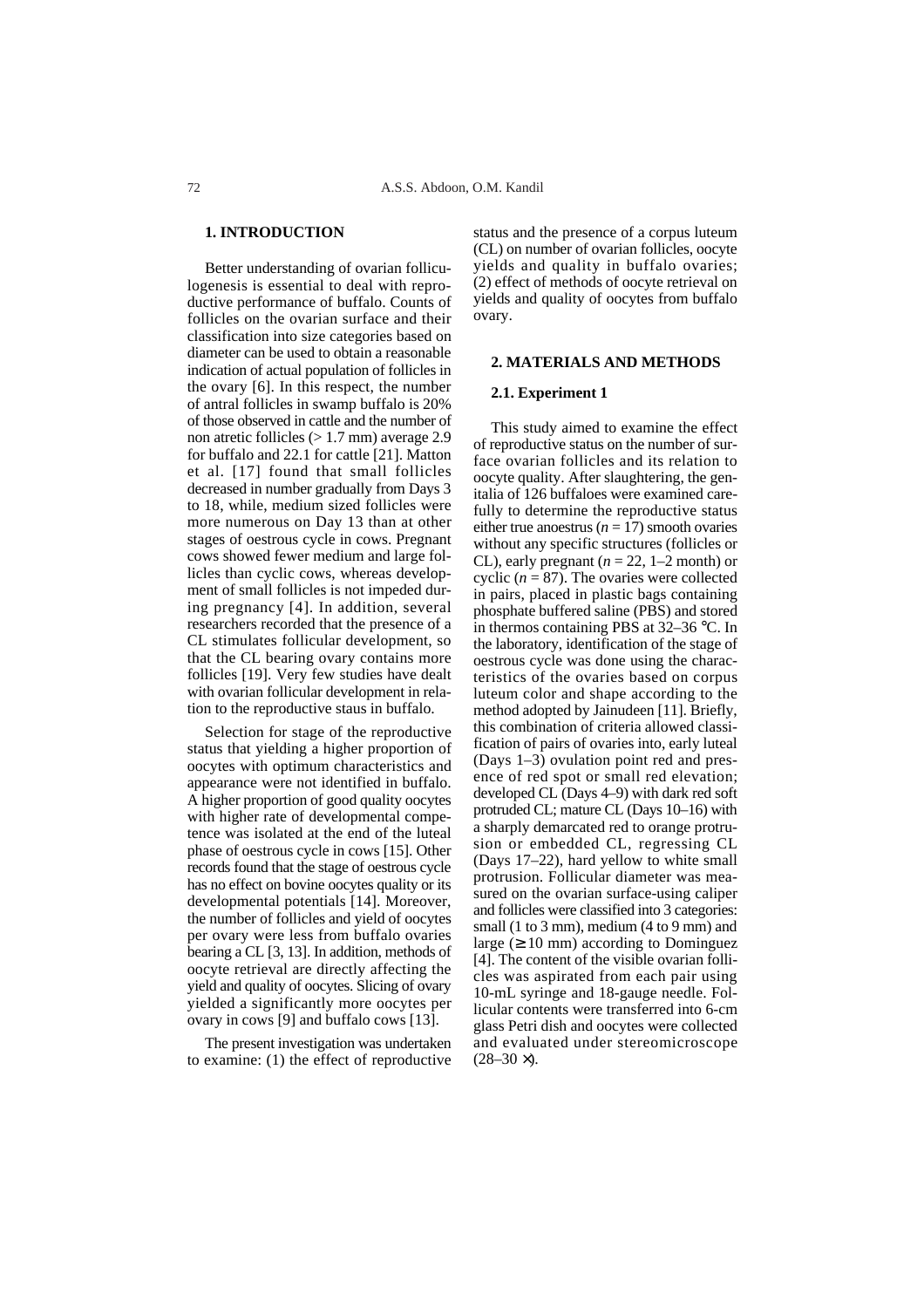# **2.2. Experiment 2**

This experiment was designed to evaluate the effect of presence or absence of a CL on the number of ovarian follicles and oocytes yield and quality. A total of 148 ovaries collected from cyclic or early pregnant buffalo cows. In the laboratory, ovaries were divided into Group 1 *(n* = 74) ovaries bearing a CL; Group  $2((n = 74))$ with ovaries non-bearing CL. The number of surface ovarian follicles (2–8 mm diameter) was counted. Follicular contents were aspirated and oocytes were recovered and evaluated under stereomicroscope.

#### **2.3. Experiment 3**

This experiment was carried out to investigate the effect of methods of oocyte retrieval using aspiration or slicing on yields and quality of oocytes from buffalo ovaries. A total of 61 ovaries was collected from buffalo cows of unknown reproductive history. All visible follicles (2–8 mm diameter) on the ovarian surface were aspirated using 10-mL syringe and 18-gauge needle. Another, 67 ovaries were placed a 10 cm glass Petri dish containing 15 mL PBS and were chopped into small pieces with surgical blade. The sliced stromal tissues were discarded. For the 2 methods (aspiration or slicing) each ovary was processed and examined separately to assess total oocyte recovery and quality.

# **2.4. Assessment of oocyte quality**

Evaluation of oocyte was carried out according to Hamano and Kuwayama [9]. Good oocytes were surrounded by more than 6 layers of cumulus cells adhering to the zona pellucida. 3–5 and 1–2 layers of cumulus cells surrounded fair and poor oocytes respectively. Necked oocytes were assigned as denuded.

#### **2.5. Statistical analysis**

The analysis of data was carried out using analysis of variance ANOVA (Tab. I), Chi-square (Tab. II) and Student "Paired-t" test (Tabs. III and IV) according to Snedecor and Cochran [20].

# **3. RESULTS**

#### **3.1. Experiment 1**

The mean  $(\pm$  SEM) count of surface ovarian follicles in small  $(1–3)$ , medium  $(4–9)$ and large  $(≥ 10$  mm) size categories and total ovarian follicles are presented in Table I. Results illustrated that ovaries from anoestrous buffaloes possess a significantly low

**Table I.** Ovarian follicular population in relation to reproductive status in buffaloes (mean  $\pm$  SEM).

|                        | Follicular size               |                     |                     |                               |
|------------------------|-------------------------------|---------------------|---------------------|-------------------------------|
| <b>Status</b>          | $1-3$ mm                      | $4-9$ mm            | $>10 \text{ mm}$    | Total no. ovarian follicle    |
| Anoestrus ( $n = 17$ ) | $5.167 \pm 0.757^b$           | $1.286 + 0.338^a$   | $0.372 + 0.078^b$   | $6.825 \pm 0.916^b$           |
| Pregnant ( $n = 22$ )  | $10.320 + 1.713^a$            | $0.558 \pm 0.043^b$ | $0.050 \pm 0.039^b$ | $10.929 + 1.643^a$            |
| Days $1-3(n = 14)$     | $10.543 \pm 2.565^{\text{a}}$ | $0.838 \pm 0.201^b$ | $0.167 \pm 0.153^b$ | $11.548 \pm 2.765^{\text{a}}$ |
| Days 4–9 $(n = 22)$    | $11.001 + 1.594$ <sup>a</sup> | $0.833 + 0.251^b$   | $0.250 + 0.112^b$   | $12.083 + 1.765^{\circ}$      |
| Days 10–16 $(n = 35)$  | $10.688 \pm 0.939^{\text{a}}$ | $1.693 \pm 0.176^a$ | $0.672 + 0.125^a$   | $13.053 \pm 1.078^a$          |
| Days $17-22 (n = 16)$  | $10.167 \pm 1.167^{\text{a}}$ | $1.937 + 0.258^a$   | $1.134 + 0.224^a$   | $12.238 \pm 1.353^a$          |

<sup>a, b</sup> Difference within column ( $P < 0.01$ ).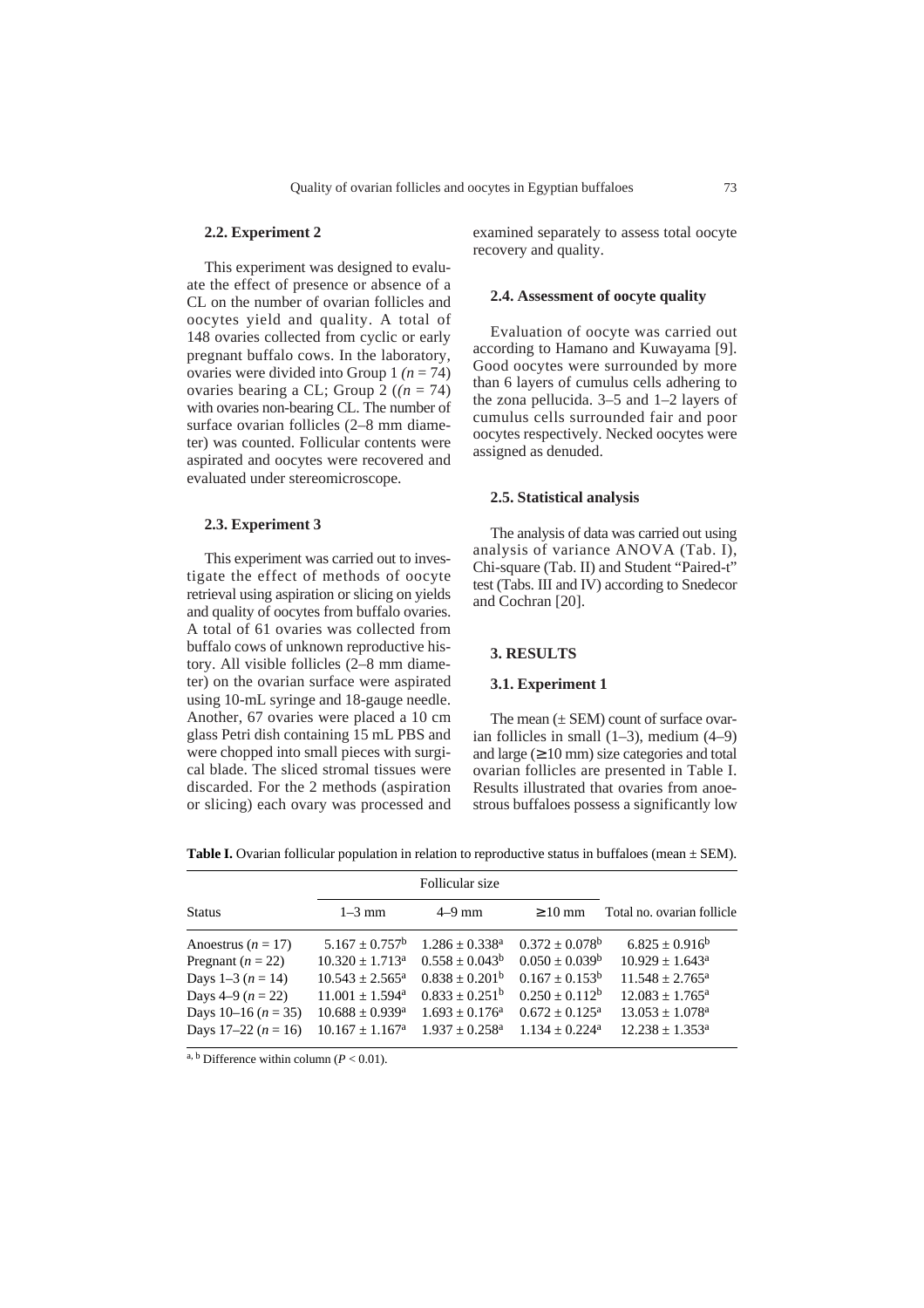Table II. Percentage of oocyte quality in relation to reproductive status in buffalo.

|                        | Oocyte quality $(\%)$       |                            |                  |                     |  |  |
|------------------------|-----------------------------|----------------------------|------------------|---------------------|--|--|
| <b>Status</b>          | good                        | fair                       | poor             | denuded             |  |  |
| Anoestrus ( $n = 17$ ) | $11.1 (7/63)^c$             | $34.9(22/63)^c$            | $33.3 (21/63)^c$ | $20.6(13/63)^{b}$   |  |  |
| Pregnant ( $n = 22$ )  | $31.3 (52/166)^{b}$         | $25.3 (42/166)^c$          | $18.7(31/166)^a$ | $24.7(41/166)^c$    |  |  |
| Day 1-3 ( $n = 14$ )   | 39.6 $(40/101)^a$           | $23.8(24/101)^c$           | $17.8(18/101)^a$ | 18.8 $(19/101)^{b}$ |  |  |
| Day 4–9 $(n = 22)$     | $14.3 (24/168)^c$           | 57.1 (96/168) <sup>a</sup> | $21.4(36/168)^a$ | $7.1 (12/168)^a$    |  |  |
| Day 10–16 $(n = 35)$   | 37.9 (108/285) <sup>a</sup> | $32.3(92/285)^{\circ}$     | $17.9(51/285)^a$ | $11.9(34/285)^a$    |  |  |
| Day 17-22 ( $n = 16$ ) | $30.4(39/128)^{b}$          | $45.3 (58/128)^b$          | $14.8(19/128)^a$ | $9.4(12/128)^a$     |  |  |

<sup>a, b</sup> Difference within column ( $P < 0.05$ ).<br><sup>a, c</sup> Difference within column ( $P < 0.01$ ).

**Table III.** Effect of presence corpus luteum on the number of surface ovarian follicles and oocytes quality in buffalo (mean  $\pm$  SEM).

| Groups     |                      | Oocyte quality  |               |               |                 |
|------------|----------------------|-----------------|---------------|---------------|-----------------|
|            | No. follicles/ovary  | good            | fair          | poor          | denuded         |
| With a CL  | $5.832 + 0.298^{**}$ | $1.74 + 0.22^*$ | $0.98 + 0.09$ | $0.54 + 0.11$ | $0.34 + 0.01$   |
| Without CL | $4.318 + 0.180$      | $1.15 + 0.32$   | $0.78 + 0.04$ | $0.51 + 0.08$ | $0.44 \pm 0.08$ |

 $* P < 0.05$ ;  $* P < 0.01$ .

**Table IV.** Effect of methods of retrieval on oocytes yield and quality in buffalo ovaries (mean  $\pm$ SEM).

| Groups                | Oocyte quality                        |                                |                                    |                                                            |               |
|-----------------------|---------------------------------------|--------------------------------|------------------------------------|------------------------------------------------------------|---------------|
|                       | No. follicles/ovary                   | good                           | fair                               | poor                                                       | denuded       |
| Aspiration<br>Slicing | $3.34 \pm 0.16$<br>$8.08 + 0.42^{**}$ | $1.98 + 0.14$<br>$2.15 + 0.16$ | $0.76 \pm 0.13$<br>$1.24 + 0.18^*$ | $0.31 + 0.08$<br>$1.44 \pm 0.11^{**}$ $3.43 \pm 0.32^{**}$ | $0.18 + 0.09$ |

 $* P < 0.05$ ;  $* P < 0.01$ .

(*P* < 0.01) number of small and total ovarian follicles compared with pregnant or cyclic ones. While, difference in small and total ovarian follicles lack significance between pregnant, cyclic or the stage of the cycle in buffaloes. Moreover, a significant increased (*P* < 0.01) in number of medium and large follicles was observed in ovaries of cyclic buffalo on Days 17–22 and 10–16 of the oestrous cycle respectively. While, ovaries

of pregnant buffaloes had the lowest number of large follicles.

Table II summarizes the results of oocyte quality in relation to reproductive status in buffaloes. The analysis of data revealed that the percentage of good quality oocytes was significantly low  $(P < 0.01)$  and poor quality oocytes was high  $(P < 0.01)$  when oocytes were recovered from ovaries of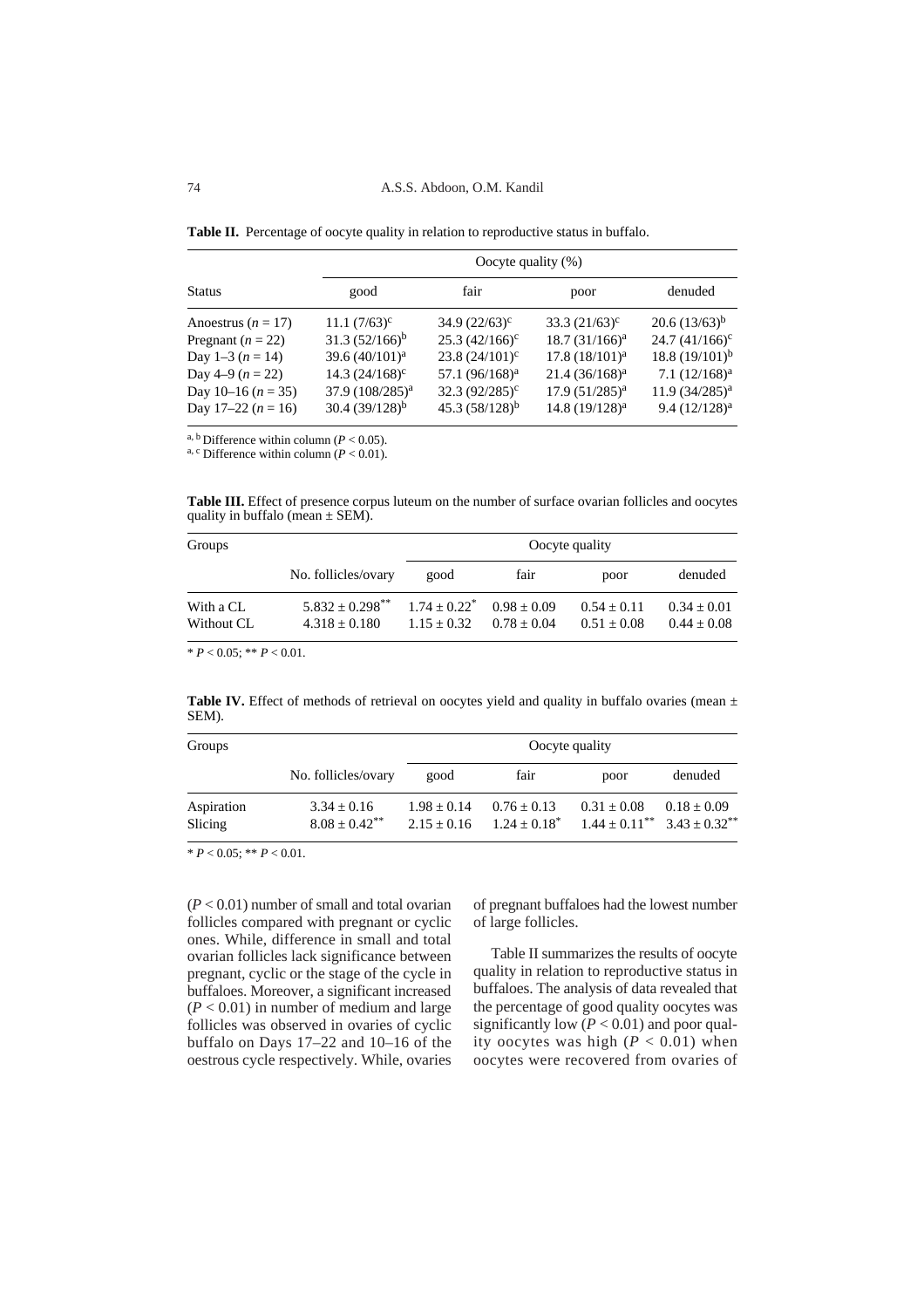anoestrous buffaloes. In addition, ovaries from pregnant and anoestrus buffaloes produced significantly high (*P* < 0.01 and *P* < 0.05, respectively) percentages of denuded oocytes. The highest percentage of good quality oocytes were recovered from ovaries of cyclic buffaloes on Days 1–3 and 10–16 of the oestrous cycle. Also, significantly higher  $(P < 0.01)$  percentage of fair oocytes was collected from ovaries of cyclic buffaloes on Days 4–9 and 17–22 of oestrous cycle.

# **3.2. Experiment 2**

In Experiment 3, data showed that buffalo ovaries bearing a CL had a significantly higher  $(P < 0.05)$  number of surface ovarian follicles and produced significantly higher  $(P < 0.05)$  number of good quality oocytes than ovaries non-bearing CL (Tab. III).

#### **3.3. Experiment 3**

The analysis of data (Tab. IV) indicated that slicing of buffalo ovaries produced a significantly higher ( $P < 0.01$ ) number of oocytes per ovary compared with aspiration of follicles. In the mean time, a significantly higher number of fair and poor (*P* < 0.05) or denuded (*P* < 0.01) oocytes were recovered using slicing than aspiration.

#### **4. DISCUSSION**

Results obtained in this study indicate that reproductive status of buffalo cows significantly affect the number of ovarian follicles. In Experiment 1, number of small and total surface ovarian follicles was significantly decreased in ovaries of anoestrus compared with cyclic or pregnant buffaloes. Similar results were previously reported [3] who found poor reserves of follicles in noncyclic buffalo. The condition was attributed to the presence of less number of primordial follicles in ovaries of non-cyclic buf-

falo [2]. In addition, the present work showed that numbers of small and total surface ovarian follicles lack of significance between ovaries of pregnant and different stages of the oestrous cycle in cyclic buffaloes, indicating that the development of small ovarian follicles is continue during pregnancy and independent of the stage of oestrous cycle. These results are in consistence with previous observation [18] in pregnant cows [5] and cyclic cows. In contrary, Gutierrez et al. [7] reported that the number of small size follicles increased significantly on Days 2 and 14 of oestrous cycle in cows. This discrepancy may be attributed to species difference. Concurrently, in the present study the development of medium and large sized follicle was significantly increased on Days 10–16 and 17–22 of oestrous cycle. This result concordant with previous results in cattle [17]. Moreover, the present study illustrated that the number of large follicles was significantly decreased in ovaries of early pregnant buffalo cows. The developing follicles reach only a smaller size and are less likely to continue into later stage [12].

Prediction of morphologically normal oocytes would facilitate studies, which assess factors influencing in vitro maturation (IVM) and in vitro fertilization (IVF) of buffalo oocytes. In the present study the percentage of good quality oocytes was significantly low, while, poor and denuded oocytes were significantly higher when oocytes were recovered from ovaries of anoestrus buffalo cow, indicating that most of the ovarian follicles in anoestrus buffalo may be atretic. Similar results were recorded by Jain et al. [10] in buffalo. In addition, the highest percentage of good quality oocytes was recovered from ovaries of cyclic buffalo cows on Days 1–3 and 10–16 of oestrous cycle, eliciting that the stage of oestrous cycle is influencing the quality of oocytes regardless the number of ovarian follicles. These results are similar to that previously reported in cattle [8, 15]. Those authors found that oocyte competence is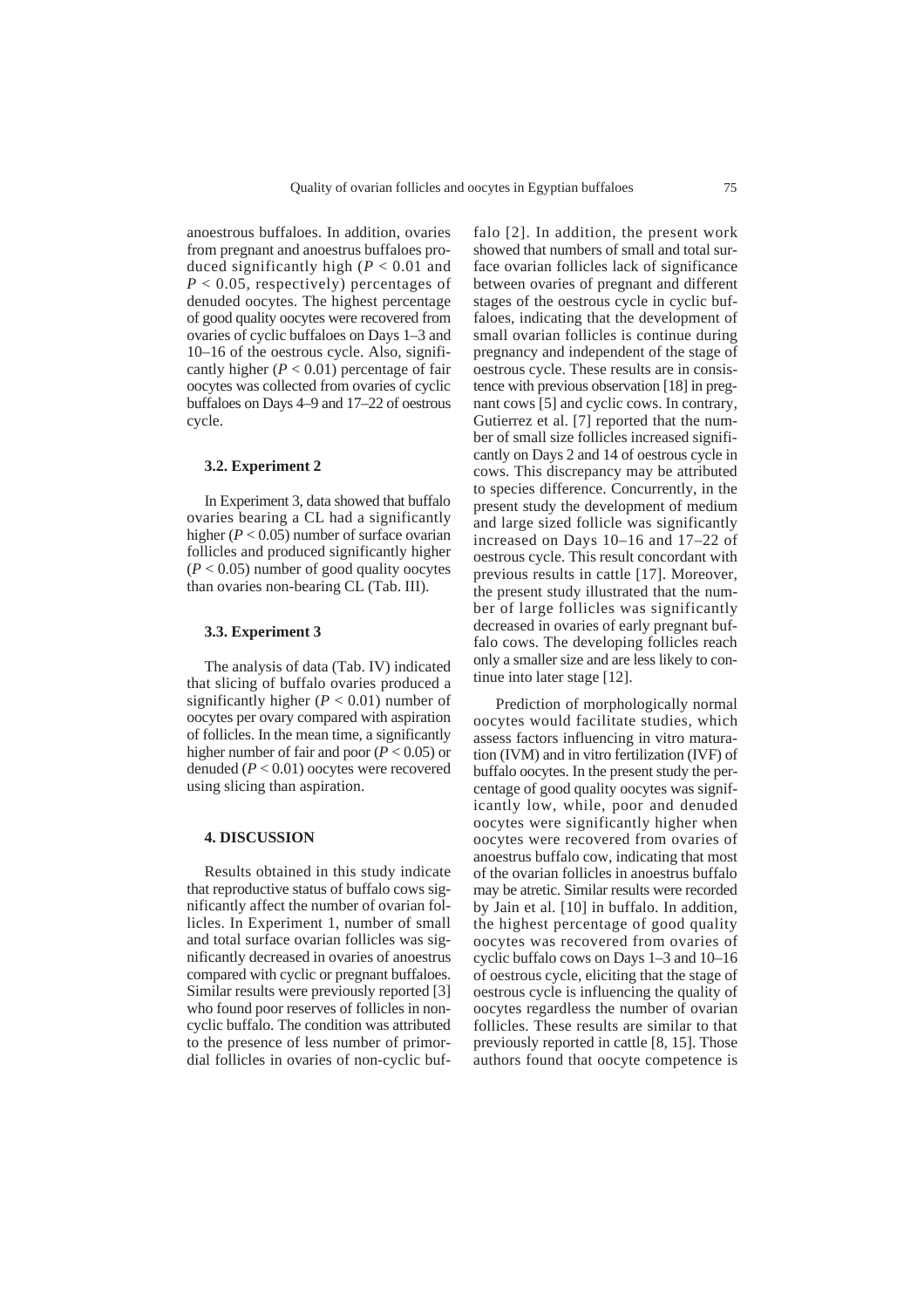influenced by the stage of oestrous cycle, oocytes collected during days 2 and 10 produced significantly more high quality oocytes for in vitro fertilization. On the other hand, Arlotto et al. [1] observed that the stage of oestrous cycle is not influencing oocytes quality in cows. Moreover, the present work demonstrated high percentages of denuded oocytes were recovered from ovaries of pregnant buffalo. While, Domingues [4] reported that pregnancy did not seem to affect oocyte quality and the proportion of normal oocytes was similar in cyclic and pregnant cows. This discrepancy may by attributed to the stage of pregnancy or species difference.

The results obtained in Experiment 2 indicated that ovaries bearing a CL had a significantly higher number of surface ovarian follicles and yielded significantly higher number of good quality oocytes compared with ovary non-bearing CL. This finding is consistent with the observation of Savio et al. [19] in cattle. On the other hand, Das et al. [3] recorded that the presence of a CL significantly reduces the number of ovarian follicles as well as the quality of the oocytes. The reason for such difference may be attributed to breed or genotyping difference in ovarian function between the Mediterranean and swamp buffaloes.

Mean while, the present study showed that the number of oocytes recovered per buffalo ovary was significantly higher by using slicing of ovaries than aspiration of follicles. Similar observation has been reported in cattle [16] and buffalo [3, 13]. Slicing of ovary release oocytes from surface follicles and these in the deeper cortical stroma. However, the present results illustrated that slicing of ovaries produced significantly higher number of fair, poor and denuded oocytes. Martino et al. [16] attributed the condition to the fact that this technique recovers heterogeneous population of oocytes from all kinds of follicles distributed throughout the ovarian stroma, and many of these oocytes are not fully grown. In contrary, Hamano and Kuwayama

[9] recorded that slicing of ovaries produced significantly higher good quality oocytes. This difference may be due to the method of slicing, apparatus used or species difference.

In conclusion, number of surface ovarian follicles is continue to develop during pregnancy and independent of the stage of oestrous cycle, but it significantly reduced in ovaries of anoestrus buffalo. Growth and dominance of follicles occurs on Days 10–16 and 17–22 in Egyptian buffalo. Higher percentage of good quality oocytes were recovered from ovaries of cyclic buffalo on Days 1–3 and 10–16 of the oestrous cycle, eliciting that stage of oestrous cycle is affecting oocytes quality. Higher percentage of poor and denuded oocytes was recovered from ovaries of anoestrus or early pregnant buffalo cows. Ovary bearing-CL had a significantly higher number of follicles and yields a higher number of good quality oocytes. Slicing of buffalo ovaries produced a significantly higher number of fair, poor and denuded oocytes.

#### **ACKNOWLEDGEMENT**

This work was financially supported by a Grant (2/1/2/2/5/B) from the National Research Centre of Egypt.

#### **REFERENCES**

- [1] Arlotto T., Schwartz J.L., First N.L., Leibfried-Rutledge M.L., Aspects of follicle and oocyte stage that affect in vitro maturation and development of bovine oocytes, Theriogenology 45 (1996) 943–956.
- [2] Danell B., Oestrous behavior, ovarian morphology and cyclical variation in the follicular system and endocrine pattern in water buffalo heifers, Ph.D. Dissertation, Swedish University of Agricultural Science, Uppsala, 1987.
- [3] Das G.K., Jain G.C., Solanki V.S., Tripathi V.N., Efficacy of various collection methods for oocyte retrieval in buffalo, Theriogenology 46 (1996) 1403–1411.
- [4] Dominguez M.M., Effect of body condition, reproductive status and breed on follicular population and oocyte quality in cows, Theriogenology 25 (1995) 800–805.